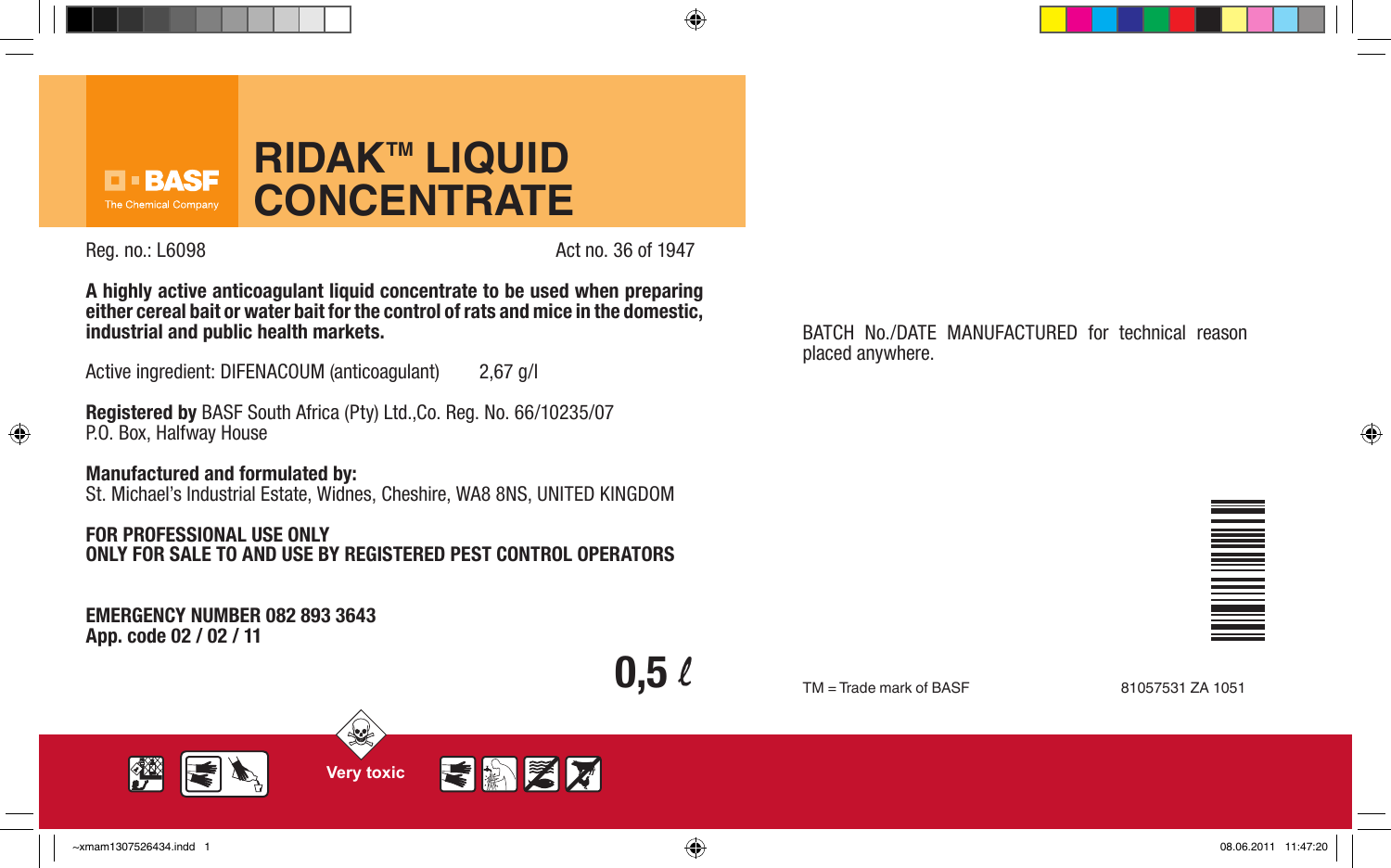

- Handle with extreme care and especially avoid contact by mouth.
- Poisonous if swallowed and upon contact with the skin.
- • KEEP OUT OF REACH OF CHILDREN, IRRESPONSIBLE/UNINFORMED PEOPLE, BIRDS AND OTHER ANIMALS, ESPECIALLY PETS, PIGS AND HORSES.
- Toxic to fish and wildlife.
- Store in original container tightly closed in a safe place away from food and feedstuffs.
- Do not place the gel bait at random but follow the DIRECTIONS FOR USE faithfully.
- IN CASE OF ACCIDENTAL POISONING, CALL A DOCTOR AND MAKE THIS LABEL AVAILABLE TO HIM.
- Not for retail sale except to firms with Registered Pest Control Operators providing a service for pest control.

## **PRECAUTIONS**

- Avoid contact with the skin
- Avoid all contact by mouth.
- Prevent access to bait by children, birds and non-target animals
- WEAR RUBBER GLOVES when putting out the bait and wash hands afterwards.
- Do not place bait where food, feed or water could become contaminated
- Destroy empty container and never re-use for any other purpose.
- SELECT BAITING POINTS WHERE BAIT WILL BE INACCESSIBLE TO CHILDREN AND DOMESTIC ANIMALS.
- Bury bait that has not been consumed at the end of the treatment.
- Do not eat, drink or smoke while handling the bait.
- Remove all remains of the bait and bait containers after treatment and dispose of them in a responsible manner. Look for and burn all rodent carcasses. Do not place them in refuse bins or on rubbish tips.
- This product is hazardous to mammals and birds. Exposure of non-target species should be prevented.
- Store in original container, tightly closed, under cool and dry conditions in a safe place.

### **SYMPTOMS OF HUMAN POISONING**

• An increased tendency to bleed could indicate accidental poisoning, e.g.

nose bleeds, bleeding gums and bruises under the skin, and haemorrhaging into and around elbow and knee joints and blood in urine and faeces.

### **FIRST AID TREATMENT**

◈

- IF IN EYES: Flush with clean water for at least ten minutes. If irritation persists, obtain medical advice.
- IF INGESTED: Wash out mouth. If concentrate or bait is swallowed. OBTAIN MEDICAL ATTENTION IMMEDIATELY. DO NOT induce vomiting.
- ONLY if medical assistance is not readily available and if a large quantity has been swallowed, then vomiting can be induced provided the patient is conscious. TAKE PATIENT TO NEAREST PHYSICIAN AS SOON AS POSSIBLE.

## **NOTE TO PHYSICIAN**

Difenacoum is an indirect anticoagulant. Vitamin K1 (phytomenadione) is antidotal. Other forms of Vitamin K are not effective. In case of suspected poisoning, determine prothrombin time for up to 48 hours after exposure. If elevated, administer Vitamin K1 by slow intravenous injection, and continue until prothrombin time stabilizes. Continue treatment with oral Vitamin K1 until the prothrombin time has remained normal for three days. Further treatment may be required for up to several months. Prothrombin time should be checked 24 hours, 3 days and 1 week after the last dose of Vitamin K1 before a decision is made to stop treatment.

DIRECTIONS FOR USEUSE ONLY AS DIRECTED Shake well before use.

#### **FEATURES**

- Two or more feeds kill rodents.
- Used to formulate highly active bait.
- • Contains Bitrex® a human taste deterrent.
- Contains warning dyes.

#### **BAIT PREPARATION**

To make 5 kg cereal bait, mix 100 ml of concentrate with 5 kg of a suitable bait base. Effective baits include maize, oats, wheat and barley. Use only high quality cereals and avoid cereals which contain a high proportion of fines (flour). Charge the mixing vessel with the appropriate amount of cereal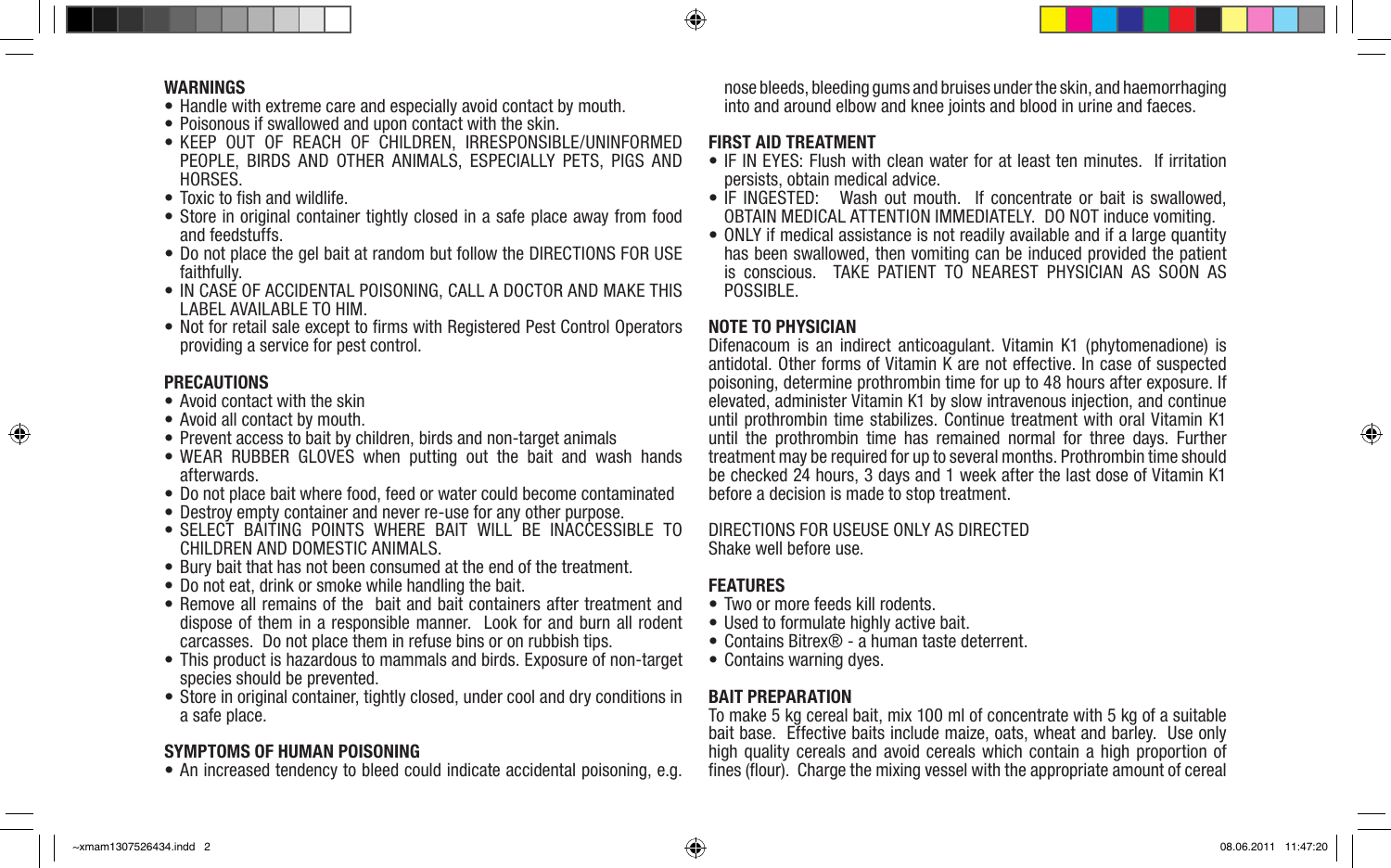base. Start mixing, and slowly add the concentrate. Continue mixing until the concentrate is evenly distributed.

or

To make 5 litres of water bait, thoroughly mix 100 ml of concentrate with 5 litres of water. Use only potable water. Do not use contaminated or stagnant water. Charge the mixing vessel with the appropriate amount of water. Add the concentrate, and mix by stirring or shaking.

#### APPLICATION

Before laying bait, thoroughly explore the site to locate centres of infestation, runways and burrows.

#### Cereal Baits

Rats: Place 100 - 200 g bait in a good number of dry locations throughout the infested area, near burrows, on runways and where droppings are seen. Out of doors bait should be covered to prevent access by animals and birds. Use covers constructed from drain pipes, open-ended boxes, or sheets of metal or wood, secured at an angle against a wall to prevent the bait becoming wet.

Mice: Place 20 - 30 g bait at many points where there are signs of activity such as droppings, gnawing or tracks. Mice are sporadic feeders and many small baits, 1 - 2 meters apart, are essential. Protect baits as indicated.

Inspect baits daily, particularly in the first ten days, replacing eaten bait. Thereafter inspect at least weekly. If all the bait at a station is completely consumed, the quantity should be increased. Continue replenishing baits until they are left untouched.

#### Water Baits

Place the diluted bait in large bait dispensers. Use 500 ml of liquid bait at each baiting point. To obtain best results it is desirable that alternative water sources are eliminated.

Site baiting points in a good number of locations throughout the infested

area. Cover the baiting points to prevent access by animals and birds. Inspect baiting points daily, particularly during the first ten days. Thereafter inspect at least weekly. Continue replenishing bait points until they are left untouched. It is recommended that when liquid baits are used, consideration be given to also using cereal baits at the same time.

Bitrex® is the registered trade mark of Macfarlan Smith

⊕

◈